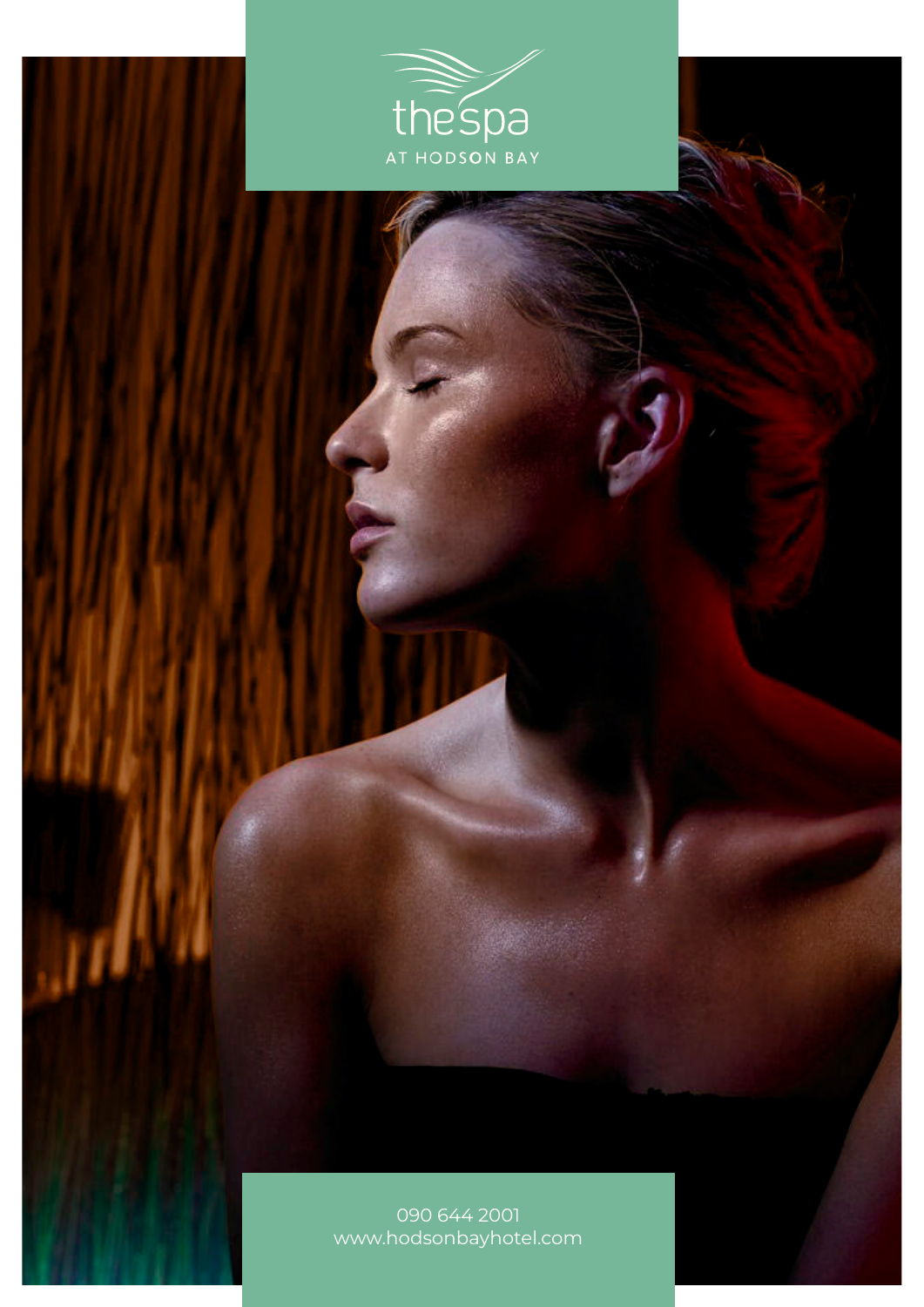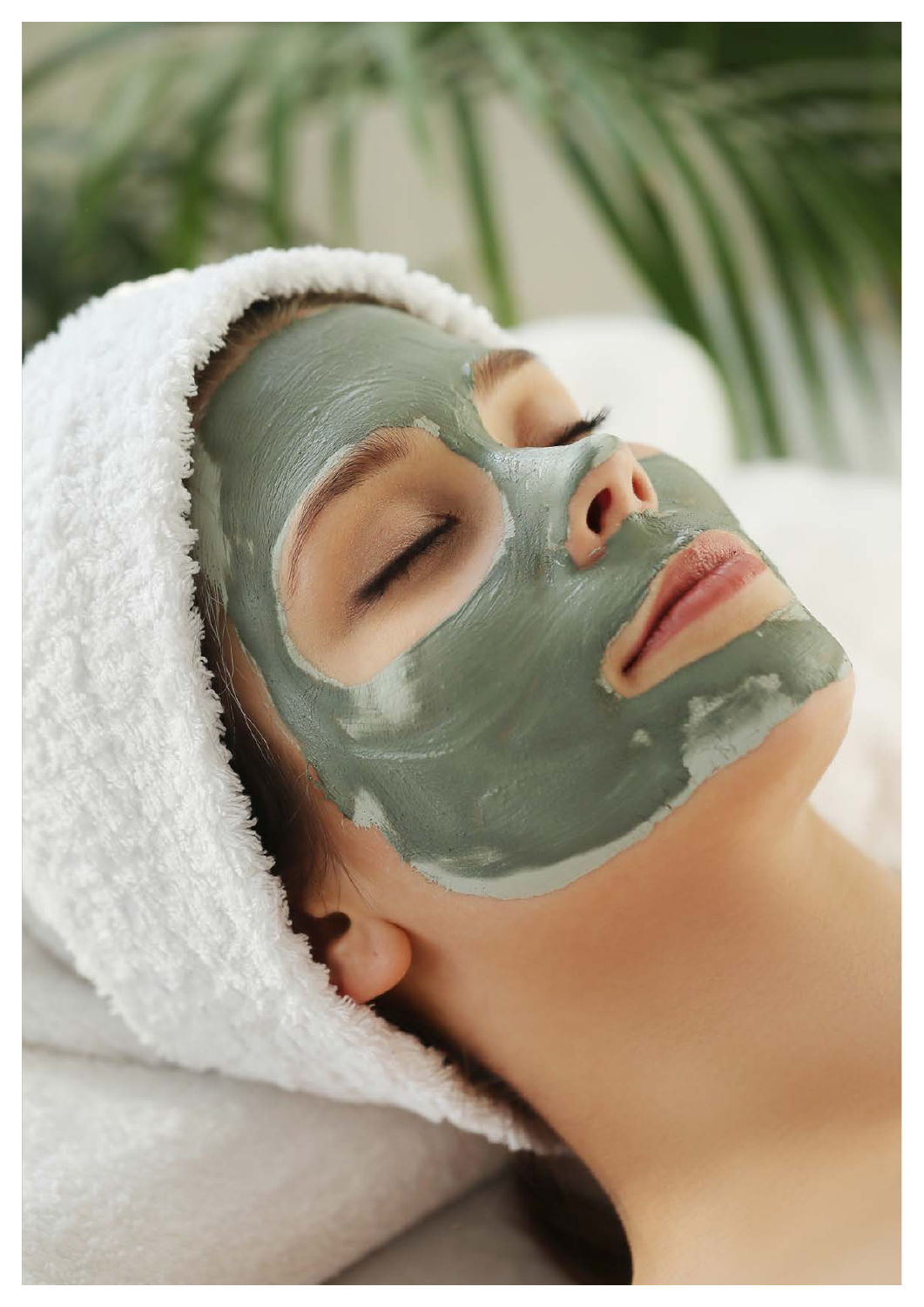# FACIAL TREATMENTS

## ELEMIS PRO-COLLAGEN AGE DEFY 60 Minutes

Tackles fine lines and wrinkles with the clinically proven age defying benefits of marine charged Padina Pavonica and Red Coral. Targeted massage encourages optimum cellular function for nourished, younger skin.

## ELEMIS SUPERFOOD PRO-RADIANCE 60 Minutes

A nutritional boost, rich in super foods and essential minerals designed to pack stressed dull skin with energising detoxifying actives. Clinically proven\* to leave skin plumper, radiant and lit up with good health.

#### ELEMIS DYNAMIC RESURFACING PRECISION PEEL 60 Minutes €100

Clinically proven \* to target the signs of ageing and uneven skin tone, this pioneering precision treatment uses layers of enzymes for powerful exfoliation and renewal. A fresh start for younger looking skin. (PATCH TEST 20 MINUTES PRE-TREATMENT)

## ELEMIS PRO-DEFINITION LIFT & CONTOUR 60 Minutes

Powered by breakthrough technology, this facial helps restore the architecture of the face using the potent nutrients in plant actives found to help support the extra-cellular matrix. Creates a profoundly sculpted youthful effect.

### MARINE DISCOVERY EXPRESS FACIAL 30 Minutes

This facial treatment includes cleansing and exfoliation using products specifically selected by your therapist to best suit your skin condition and tone

ELEMIS EXPRESS FACIAL 30 Minutes

This facial treatment includes cleansing and exfoliation using Elemis products.

€100

€100

€100

€55

€60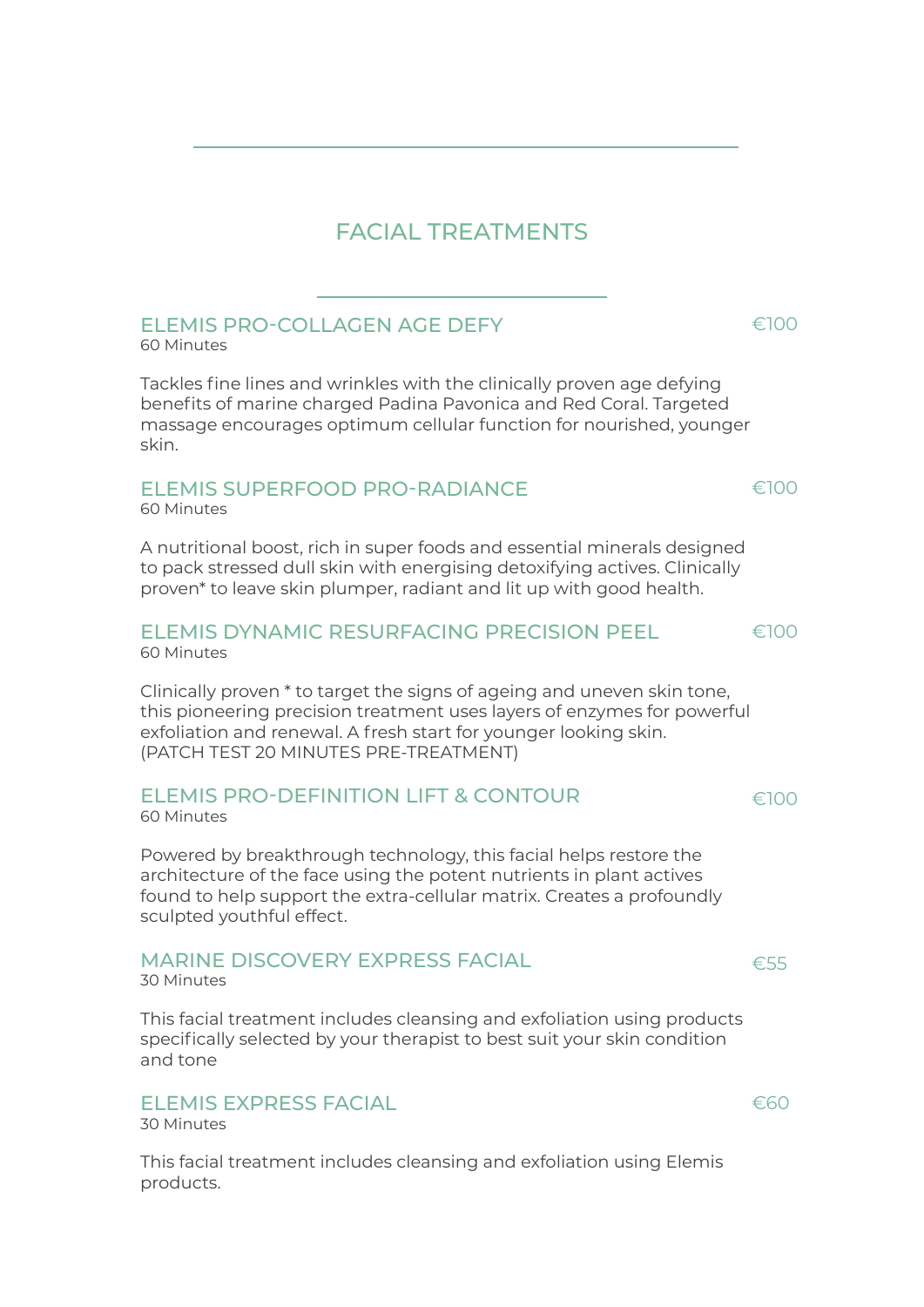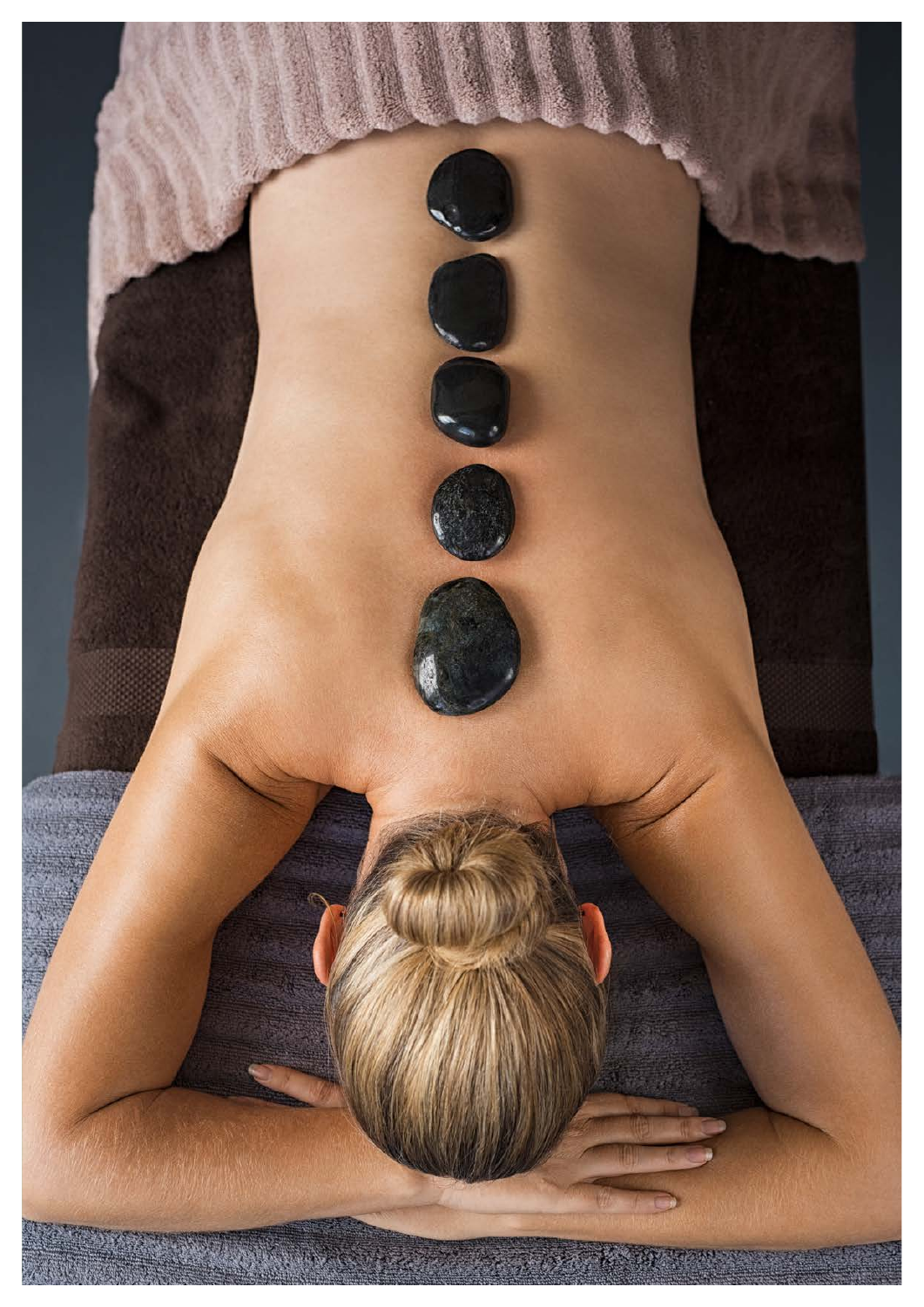# MASSAGE TREATMENTS

# FULL BODY HOT STONE MASSAGE

70 Minutes

A deeply relaxing massage combining traditional techniques with the use of heated water stones and warm oils.

## HODSON BAY PRELUDE MASSAGE

50 Minutes

A soothing and comforting full body massage including the feet and hands, utilising the benefits of Swedish massage movements.

#### HODSON BAY MUSCLE RELEASE MASSAGE 55 Minutes €85

A full body massage using intensive deep tissue techniques to work on stiff, fatigued muscles and joints.

## BACK, NECK & SHOULDERS

25 Minutes 35 Minutes with hot stones

Your body and mind will be soothed by oils best suited to your needs whilst eastern and western massage techniques combine to ease tensions.

GOLFER'S TONIC 55 Minutes

Hot towels are applied to totally relax the shoulders, back and neck, which are then massaged to ease tired muscles and alleviate stress. The treatment is completed with a warm oil leg massage. The perfect end to a day on the golf course.

€80

€95

€75

€50

€65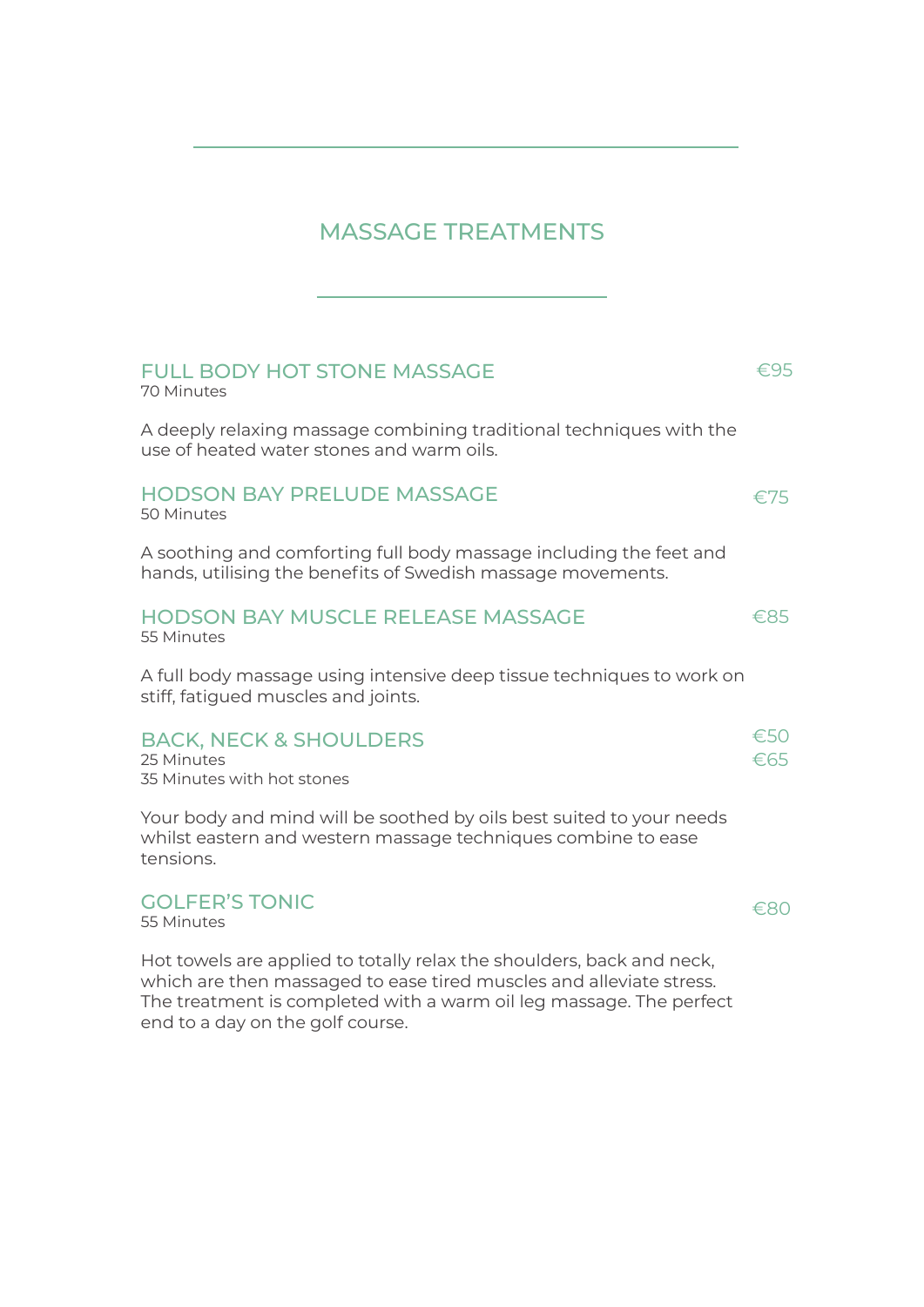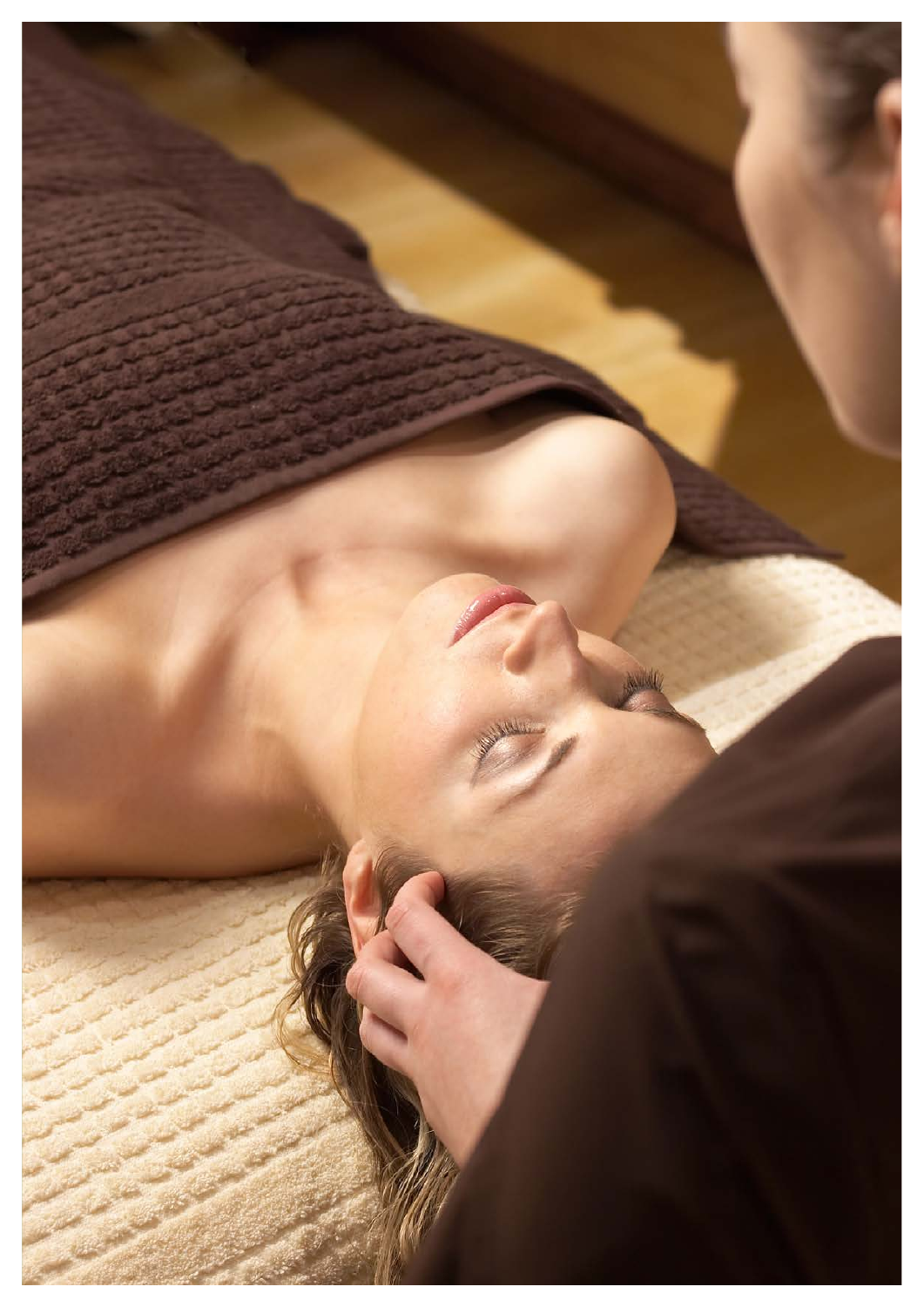# HOLISTIC TREATMENTS

### ORIENTAL HEAD MASSAGE 40 Minutes

An incredibly relaxing massage of the head, upper back, neck and shoulders

REFLEXOLOGY 50 Minutes

Reflexology is a healing art of ancient origin techniques that uses pressure point massage on the feet encouraging the body to work naturally to restore its own healthy balance.

## REIKI

60 Minutes

The boundless energy that is said to flow through and around all living things is channelled from the giver to the receiver during a Reiki session. The realignment of the flow of energy brings the body back into physical, spiritual and emotional harmony and increases vitality and energy.

# MOTHER-TO-BE TREATMENT

## SOOTHING LEG & FOOT TREATMENT 25 Minutes

A comforting foot soak commences your relaxation followed by lower leg and foot exfoliation with gentle massage movements and an application of a cooling leg gel. This treatment is also suitable for those with leg fatigue.

## PEACEFUL PREGNANCY MASSAGE 60 Minutes

Relieves tension in the upper back and alleviates swelling in the hands and feet. This treatment includes a light facial to cleanse and moisturise with a gentle scalp massage. Suitable from 12weeks onwards

€95

€85

€60

€75

€50